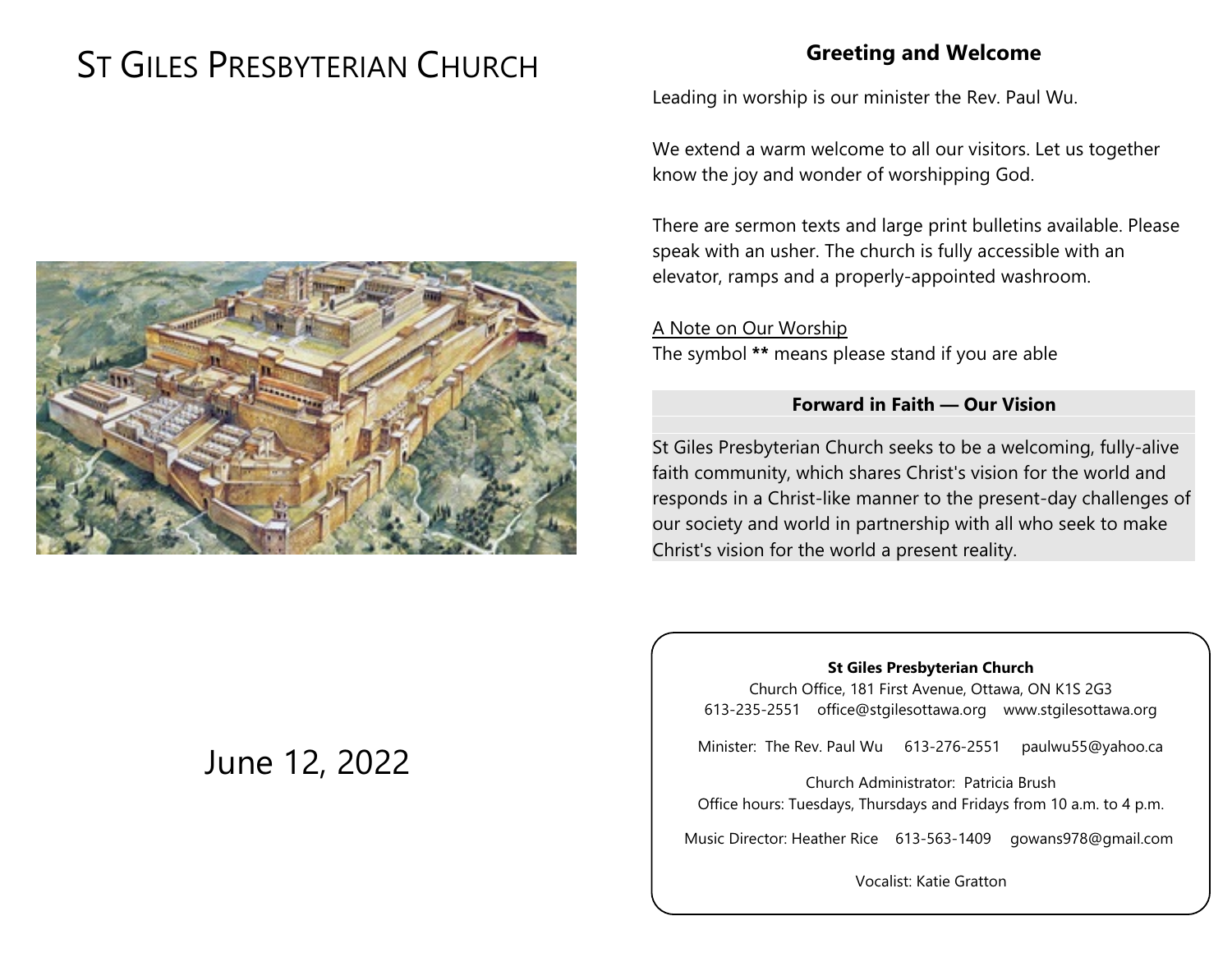We acknowledge that the land on which we gather is the traditional unceded territory of the Algonquin Anishnaabeg People. The Algonquin peoples have lived on this land since time immemorial. We are grateful to have the opportunity to be present in this territory.

Anthem: *O God Unseen* by Mark Schweizer

Call to Worship

One: Praise the Lord!

How good it is to sing praises to our God.

## **All: For God is gracious, and a song of praise is fitting**

- One: The Lord builds up Jerusalem, and gathers the outcasts of Israel
- **All: God heals the brokenhearted, and binds up their wounds.**
- One: The Lord determines the number of the stars, God gives to all of them their names
- **All: Great is our Lord and abundant in power, God's understanding is beyond measure.**

**\*\*Hymn: Christ is made the sure foundation (v.1-3,5) 482**

- **1. Christ is made the sure foundation, Christ the head and cornerstone, chosen of the Lord, and precious, binding all the church in one, holy Zion's help forever, and her confidence alone.**
- **2. All with in that holy city, dearly loved of God on high, in exultant jubilation**

**pour perpetual melody, God the One in Three adoring in glad hymns eternally.**

- **3. To this temple, where we call thee, come, O Lord of hosts, today: with thy faithful loving kindness, hear thy servants as they pray, and thy fullest benediction shed within its walls alway.**
- **5. Laud and honour to the Father, laud and honour to the Son, laud and honour to the Spirit, ever Three, and ever One, one in might and one in glory, while unending ages run.**

### Children's Story

Prayer of Adoration

Holy God, who is One in Three and Three in One, we praise you this day as the Source of all life, Maker of Heaven and Earth. You created us and called us good, shepherding us with your steadfast love. Jesus Christ, we praise you this day, born into our midst to show us the way of goodness, mercy and grace. Holy Spirit, we praise you this day for the energy you bring us to greet each day as a gift and serve in the world with gladness. Holy God, Three in One and One in Three, reveal to us this day what it means to live as your people so that we may honour your holy name, now and forever.

## Unison Prayer of Confession

**God of mercy and majesty, you are slow to anger and swift to forgive. You have shown us the depth of your**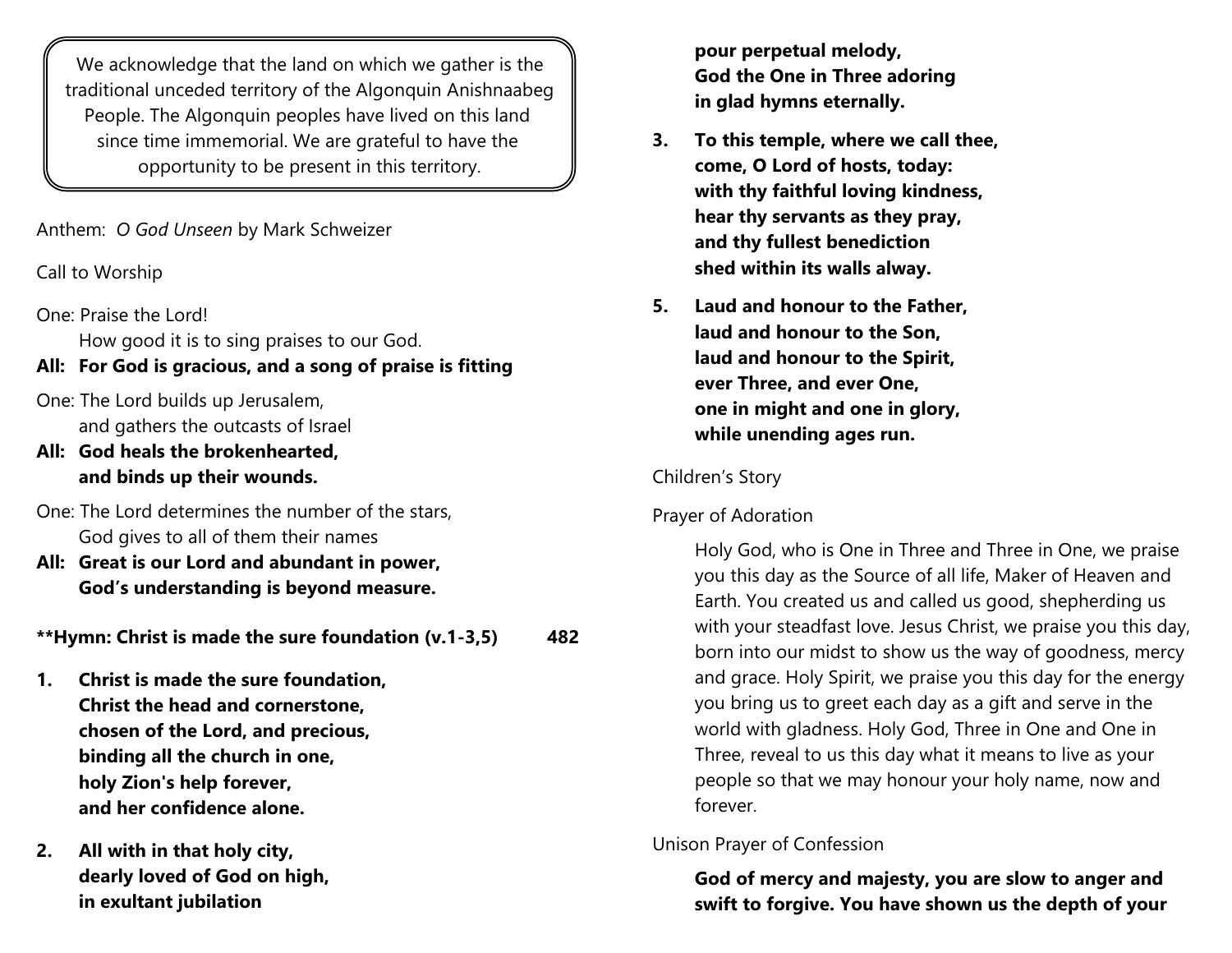**love, yet we are reluctant to love others who differ from us. You have shown us compassion and forgiveness, yet we walk away from one another with little concern. You have offered us hope in Christ Jesus, yet we lose that hope when life is challenging. Forgive us, O Lord. Create in us the endurance and character which help us trust in the power of your forgiving love. Amen.** 

#### Assurance of Pardon

God is ready to forgive us for God is gracious and compassionate, slow to anger and abounding in mercy. In the name of Jesus Christ, you are forgiven. Be at peace with God, with yourself and with one another, through the grace and comfort of the Holy Spirit. Amen.

#### Scripture

#### First Reading: Jeremiah 7:1-15

The word that came to Jeremiah from the Lord: Stand in the gate of the Lord's house, and proclaim there this word, and say, Hear the word of the Lord, all you people of Judah, you who enter these gates to worship the Lord. Thus says the Lord of hosts, the God of Israel: Amend your ways and your doings, and let me dwell with you in this place. Do not trust in these deceptive words: "This is the temple of the Lord, the temple of the Lord, the temple of the Lord." For if you truly amend your ways and your doings, if you truly act justly one with another, if you do not oppress the alien, the orphan, and the widow or shed innocent blood in this place, and if you do not go after other gods to your own hurt, then I will dwell with you in this place, in the land that I gave to your ancestors forever and ever.

Here you are, trusting in deceptive words to no avail. Will you steal, murder, commit adultery, swear falsely, make

offerings to Baal, and go after other gods that you have not known and then come and stand before me in this house, which is called by my name, and say, "We are safe!"—only to go on doing all these abominations? Has this house, which is called by my name, become a den of robbers in your sight? I, too, am watching, says the Lord. Go now to my place that was in Shiloh, where I made my name dwell at first, and see what I did to it for the wickedness of my people Israel. And now, because you have done all these things, says the Lord, and when I spoke to you persistently, you did not listen, and when I called you, you did not answer, therefore I will do to the house that is called by my name, in which you trust, and to the place that I gave to you and to your ancestors just what I did to Shiloh. And I will cast you out of my sight, just as I cast out all your kinsfolk, all the offspring of Ephraim.

Responsive Reading: Psalm 122 *(with refrain 1)*



I was glad when they said to me, "Let us go to the house of the Lord!" **Our feet are standing within your gates, O Jerusalem.** Jerusalem—built as a city that is bound firmly together. To it the tribes go up, the tribes of the Lord, as was decreed for Israel, to give thanks to the name of the Lord. **For there the thrones for judgment were set up, the thrones of the house of David.**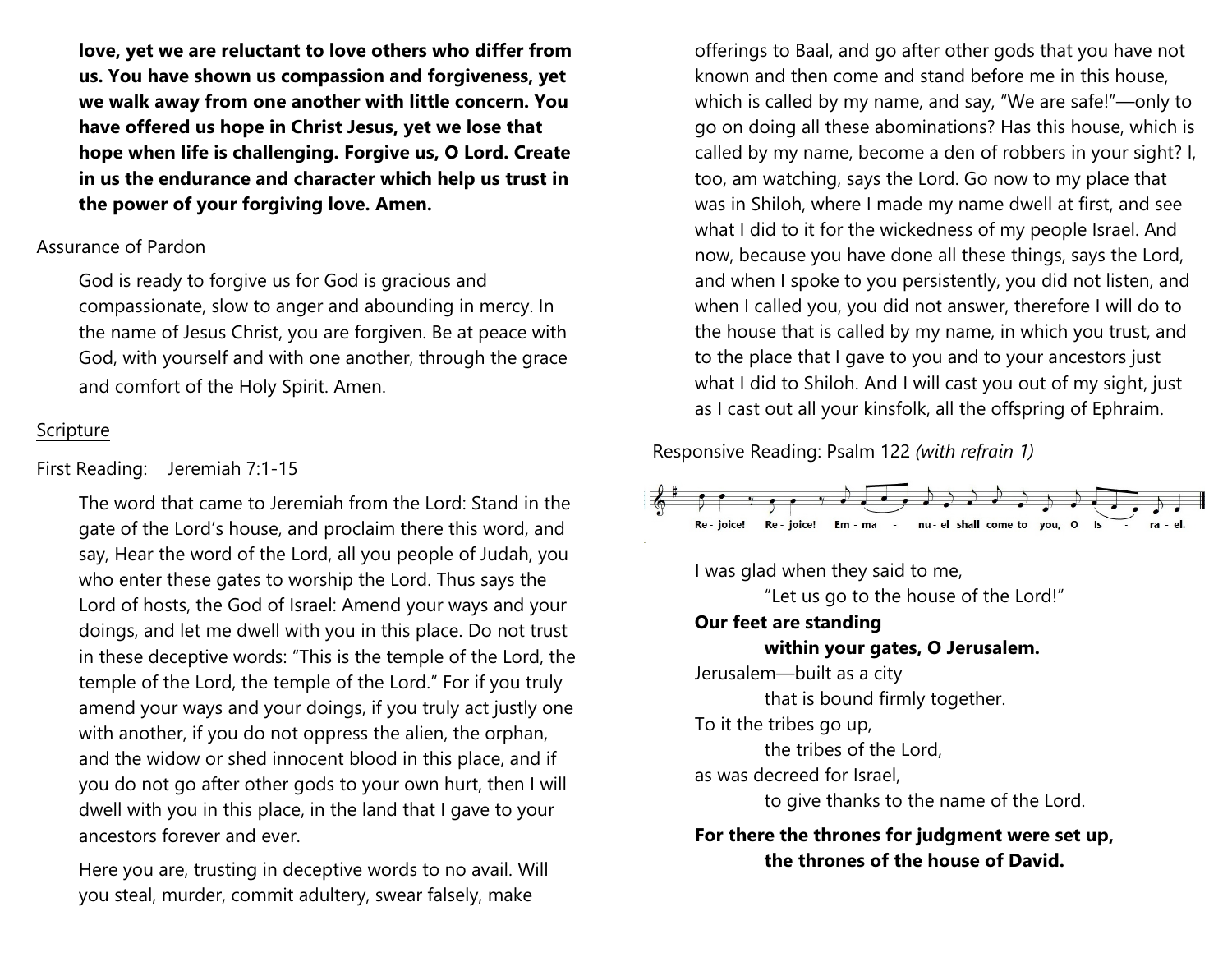#### Pray for the peace of Jerusalem:

**"May they prosper who love you. Peace be within your walls and security within your towers."** For the sake of my relatives and friends I will say, "Peace be within you." **For the sake of the house of the Lord our God, I will seek your good. R**

#### Second Reading: John 2:13-22

The Passover of the Jews was near, and Jesus went up to Jerusalem. In the temple he found people selling cattle, sheep, and doves and the money changers seated at their tables. Making a whip of cords, he drove all of them out of the temple, with the sheep and the cattle. He also poured out the coins of the money changers and overturned their tables. He told those who were selling the doves, "Take these things out of here! Stop making my Father's house a marketplace!" His disciples remembered that it was written, "Zeal for your house will consume me." The Jews then said to him, "What sign can you show us for doing this?" Jesus answered them, "Destroy this temple, and in three days I will raise it up." The Jews then said, "This temple has been under construction for forty-six years, and will you raise it up in three days?" But he was speaking of the temple of his body. After he was raised from the dead, his disciples remembered that he had said this, and they believed the scripture and the word that Jesus had spoken.

Reader: This is the word of the Lord, **People: Thanks be to God.**

**\*\*Hymn: I Was Full of Joy** (by Willard F. Jabusch)

Refrain

**I was full of joy, Alleluia, When I set out for the house of the Lord.**

- **1. May peace be within your walls, And may all your homes be filled with joy, Alleluia! Thanks be to God, Lord most high.** *Refrain*
- **2. May light shine upon your way, And may all your paths be straight and sure, Alleluia! Thanks be to God, Lord most high.** *Refrain*
- **3. May love lead you by the hand Till you reach your everlasting home, Alleluia! Thanks be to God, Lord most high.** *Refrain*
- **4. May joy fill our hearts today As we celebrate in faith and love, Alleluia! Thanks be to God, Lord most high.** *Refrain*

Sermon This is the temple of the Lord

**\*\*Hymn: I am the Church! You are the church 475**

#### Refrain

**I am the church! You are the church! We are the church together! All who follow Jesus, all around the world! Yes, we're the church together!**

**1. The church is not a building; the church is not a steeple; the church is not a resting place; the church is a people.** Refrain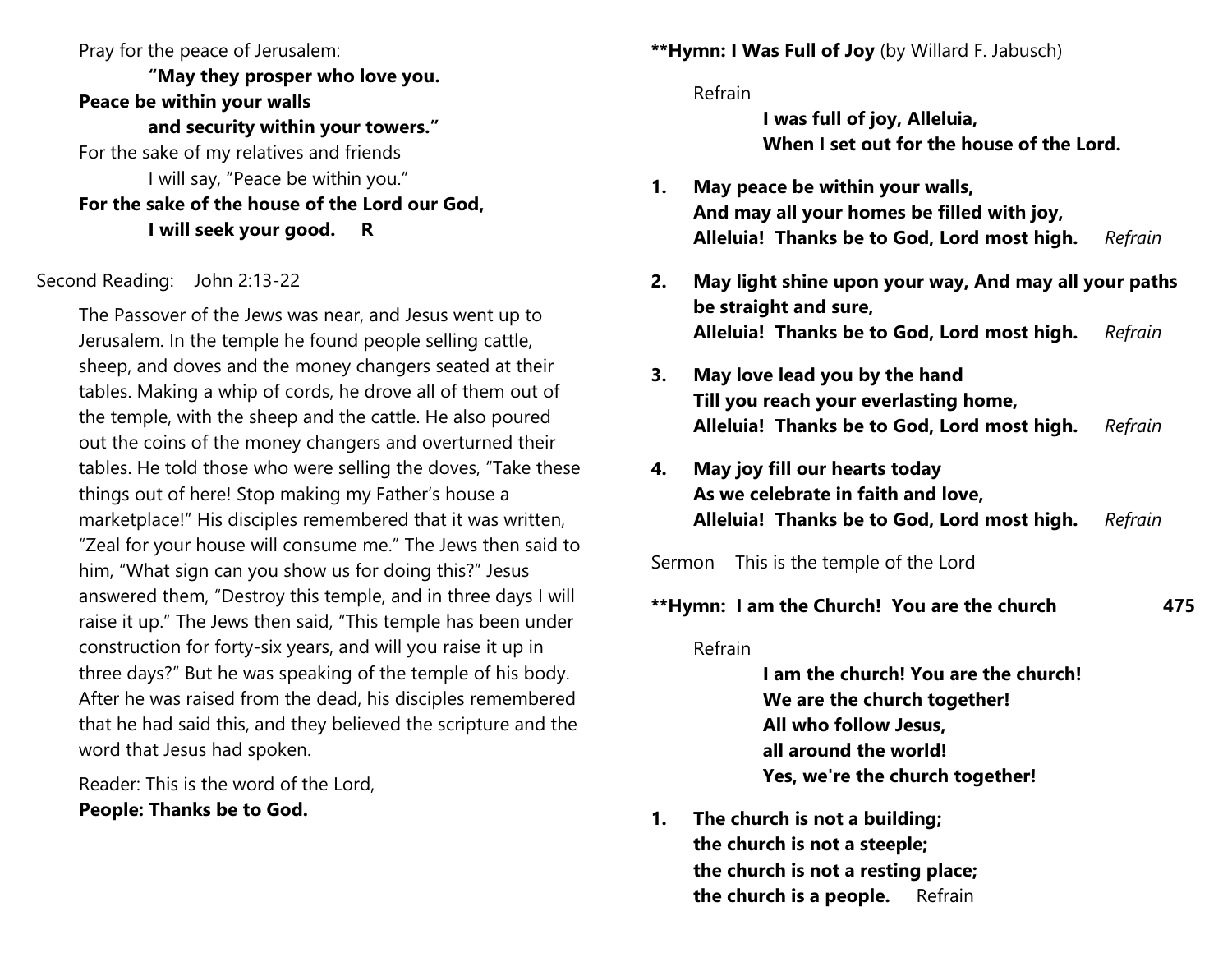- **2. We're many kinds of people, with many kinds of faces, all colours and all ages, too from all times and places.** Refrain
- **3. Sometimes the church is marching; sometimes it's bravely burning, sometimes it's riding, sometimes hiding; always it's learning.** Refrain
- **4. And when the people gather, there's singing and there's praying; there's laughing and there's crying sometimes, all of it saying:** Refrain
- **5. At Pentecost some people received the Holy Spirit and told the Good News through the world to all who would hear it.**

Passing of the Peace

#### Holy Communion

#### **Offering**

**Doxology: Praise God from whom all blessings flow 830 Praise him, all creatures here below; Praise him above, ye heavenly host; Praise Father, Son and Holy Ghost.**

Great Prayer of Thanksgiving

The Lord be with you. **And also with you**. Lift up your hearts. **We lift them to the Lord**. Let us give thanks to the Lord our God. **It is right to give God thanks and praise**.

Holy God, Creator of heaven and earth,

we lift our hearts in joyful praise:

**Holy, holy, holy Lord, God of power and might, heaven and earth are full of your glory. Hosanna in the highest. Blessed is he who comes in the name of the Lord. Hosanna in the highest.** 

We praise you, most holy God,

as we proclaim the mystery of faith:

**Christ has died, Christ is risen, Christ will come again.** 

Gracious God,

almighty God, for ever and ever.

The Lord's Prayer

…

…

…

**Our Father who art in heaven, hallowed be thy name. Thy kingdom come, thy will be done on earth as it is in heaven. Give us this day our daily bread, and forgive us our debts as we forgive our debtors, and lead us not into temptation, but deliver us from evil, for thine is the kingdom and the power and the glory, for ever and ever. Amen.**